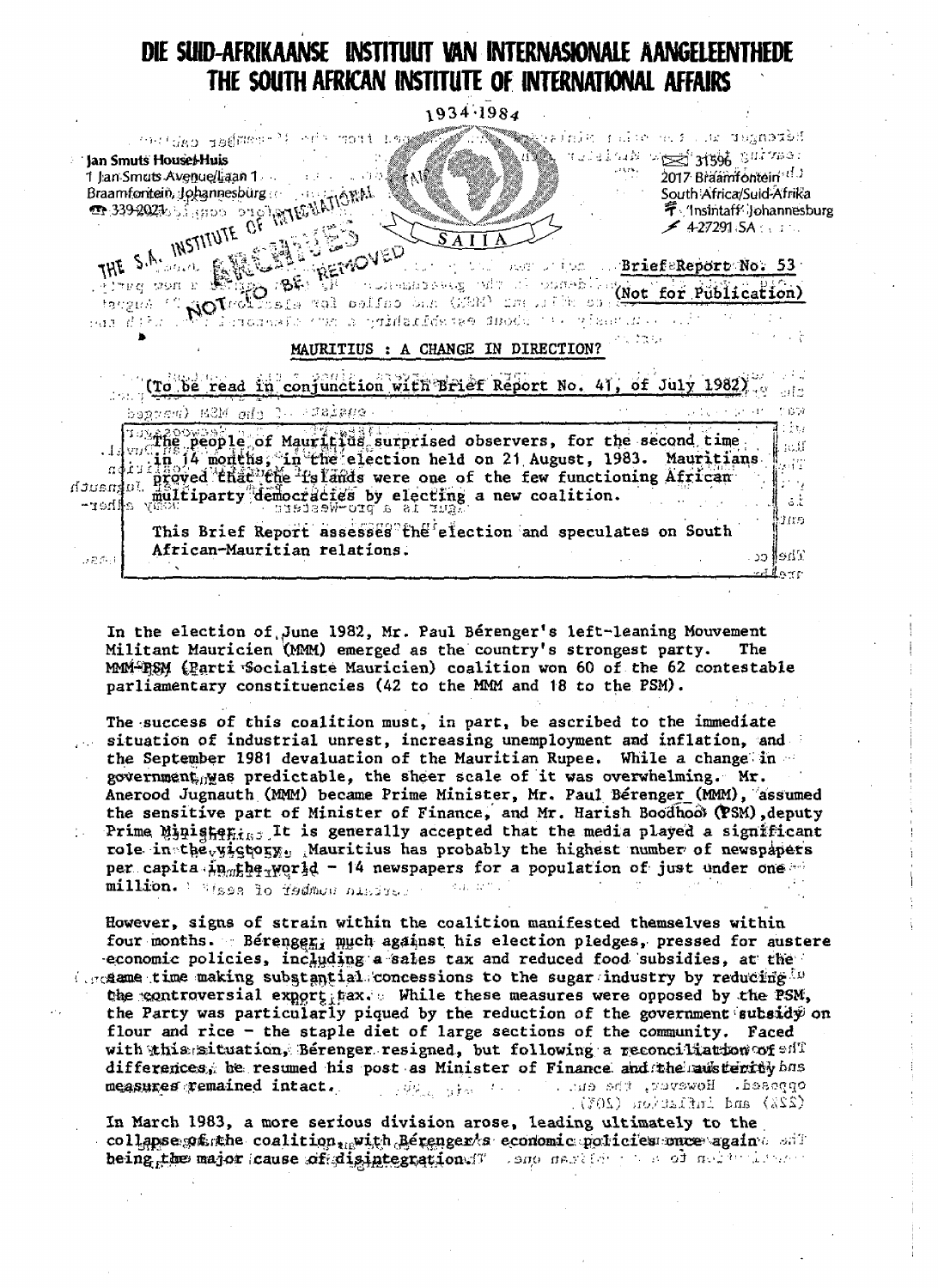Berenger and ten other Ministers then resigned from the 18-member cabinet, leaving the Prime Minister with a constitutional crisis. At a meeting following the collapse, the MMM decided to end the electoral pact, and this forced every member of the government either to accept this decision, or face expulsion from the Party. The Prime Minister refused and was therefore considered as being without a Party.

The Prime Minister then adjourned the parliamentary session until June, to avoid a vote of no confidence in the government. He then formed a new party, The Mouvement Socialiste Militant (MSM) and called for elections on 21 August 19&3. He simultaneously set about establishing a new electoral pact with the island's minor parties. ,,-> .,". ,. ... .

The August election results surprised observers, since a tight contest between the Prime Minister's pact and the MMM"was expected. In the-event, the pact was successful and the governing coalition nou consists of the MSM (merged with the PSM), the Labour Party (Parti Travailliste-PT) of Sir Seewoosagur' Ramgoolam'and^he'Parti Mauricien Social Democrat (PMSD) of Sir Gaetan-Duval. The Economist has noted that in the political history of Mauritius coalition parties are among the most oddly arranged in the world; Prime Minister Jugnauth is a pragmatic socialist, Sir Seewoosagur is a pro-Western mixed economy adherent, and Sir Gaëtan is on the far right in economic questions.

The coalition received 51,4% electoral support which gave them  $48^{\degree}$  seats. These are -broken down-as -follows • : • • - - . ••

|                               | 31 seats for the MSM                                                                                                                                      |  |
|-------------------------------|-----------------------------------------------------------------------------------------------------------------------------------------------------------|--|
| tege expertise in the collect | . The component of the component $\mathbf{P}\mathbf{T}$ is a set of the component $\mathbf{P}\mathbf{T}$ is a set of the component $\mathbf{P}\mathbf{T}$ |  |
|                               | and PMSD and begans a supply contribution                                                                                                                 |  |
|                               | Organisation du Peuple Rodriquais (OPR)                                                                                                                   |  |
|                               | and a group of the experience of the second and computer to the computation of the second second and                                                      |  |

 $\sim 10^{11}$ 

The stronger of the common

For their part, the MMM gained 45% of the votes and has 22 seats.

 $\sim$ 

 $\alpha$  and  $\alpha$ 

Same Reserve the Bank

 $\sim 10^{-10}$ 

In assessing the outcome, it needs to be stated that, although heavily defeated, the MMM obtained the highest percentage of votes ever won by a single party in a general election in Mauritius. (In 1967 the PMSD won 44%, and in 1976 ... the MMM won 38% of the votes).

Despite the MMM's strength, it faces a difficult task in retaining its electoral hold. Berenger lost his own seat (by 74 votes), as did the Party's Secretary General and President, but Berenger remains a member of parliament, because the Mauritian political system allocates a certain number of seats to the "best losers".

opertials arguable, that community identities played an important role in the voting in August, (Paul Bérenger is a Franco-Mauritian - 2% of the total population  $-$  and Mr. Jaugnauth is a Hindu - more than 50% of the total population.) However, the Prime Minister appears conscious of this and his appointment of  $\alpha$  $\infty$  Gaëtah Duval - a Creole - signifies this.  $\mathcal{A}_\mathbf{a}$  and

The voters obviously rejected the stringent economic policies of the IMF and World Bank which Berenger supported, and which the Jugnauth faction opposed. However, the endemic economic problems remain - high unemployment (22%) and inflation (20%).

 $\sim 1.1$  .  $\sim$ 

th manual 1955, a more scriptory can be been and of gistamized and sale The new government's major policy move was to be an attempt to change the constitution to a republican one. The only change this would have entailed;